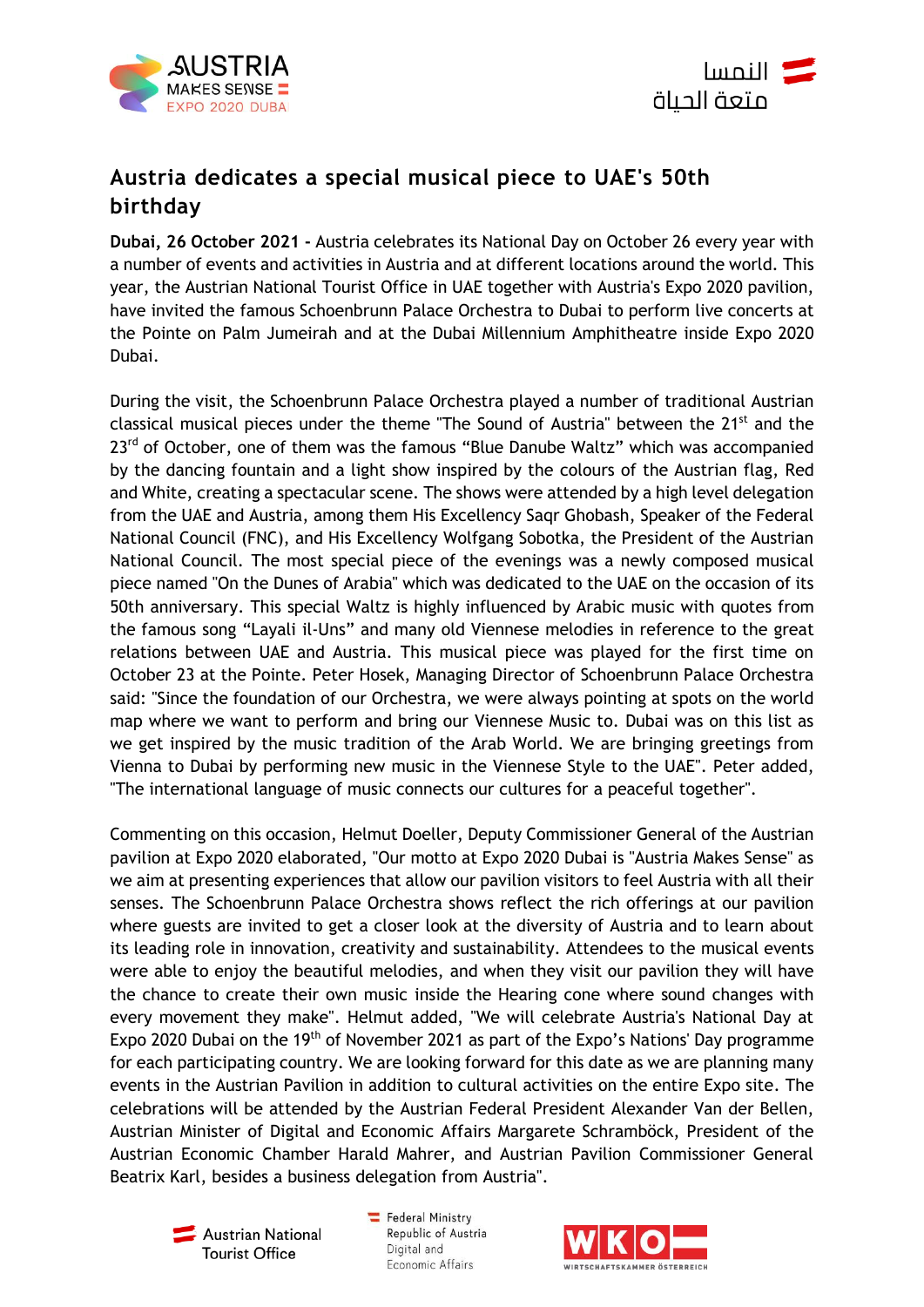Austria is one of the leading tourist destinations for the residents of the United Arab Emirates as it is well known for its myriad offerings when it comes to nature, culture, history and unique shopping opportunities. Robert Groeblacher, Director of the Austrian National Tourist Office in the Middle East said, "Austria is known for its rich cultural and musical heritage. Together with our partners, Expo Austria and the Nakheel Fountains, we wanted to bring a unique piece of Austria to Dubai with this very special performance in which the orchestra introduced a selection of classical music highlights to the audience. The Austrian themed fountain show that accompanied "The Blue Danube Waltz" performance will be played further in the repertoire of the Nakheel Fountains which will give the fans of classical music and Austria the chance to watch it later on. This of course will give them a glimpse of the experience awaiting them when visiting Austria where they can enjoy classical music in all its variations in addition to many other sides of the holiday destination".

Robert added, "The UAE is a very important market for the Austrian tourism industry with perfect flight connections between the two countries. Thanks to the excellent pandemic management on both sides, Austria started welcoming tourists from the UAE again since the 1<sup>st</sup> of July 2021. In the UAE, Austria is known mainly as a summer destination, but the winter season has a lot to offer too. No matter if the travellers prefer an active holiday with skiing, discovering a winter wonderland, visiting the winter markets in December or enjoying the culinary and culture of the country they will definitely find what they are looking for in Austria's winter".

You can watch and download the Schoenbrunn Palace Orchestra show at the Pointe by [clicking here.](https://oew-my.sharepoint.com/:v:/g/personal/lilly_freudmayer_austria_info/ER4KOhMaZSxCmOxp_RyR0-YBUE-9M8jZEVXLJs_GTbA-xQ?e=PZ6cnM)

#### - Ends -

## **Austria at the World Exhibition ‒ www.expoaustria.at**

The theme of the Austria participation is "Austria makes Sense". The Austrian Pavilion at Expo 2020 Dubai makes creative use of digitalisation to present Austrian innovations as part of the exhibition curated by Ars Electronica Solutions and büro wien. The team of architects from the firm querkraft has realised a pavilion that combines traditional Arab wind catchers with contemporary climate technology to send an appealing message against the waste of energy that is so harmful to the climate. Funding for the Austrian contribution is provided by the Federal Ministry for Digitalisation and Economic Affairs, and the Austrian Federal Economic Chambers.

**Photo download:** <https://www.wko.at/site/expoaustria/de/presse.html> **Further information on the companies and research institutes in the iLab:**  <https://www.wko.at/site/expoaustria/de/ilab.html>

## **About the Austrian National Tourist Office**

The Austrian National Tourist Office (ANTO) is Austria's national tourism organization. Since 1955 the main objective of our association has been the promotion of Austria as a holiday country. ANTO's central goal is to secure and expand tourism country Austria's



 $\equiv$  Federal Ministry Republic of Austria Digital and Economic Affairs